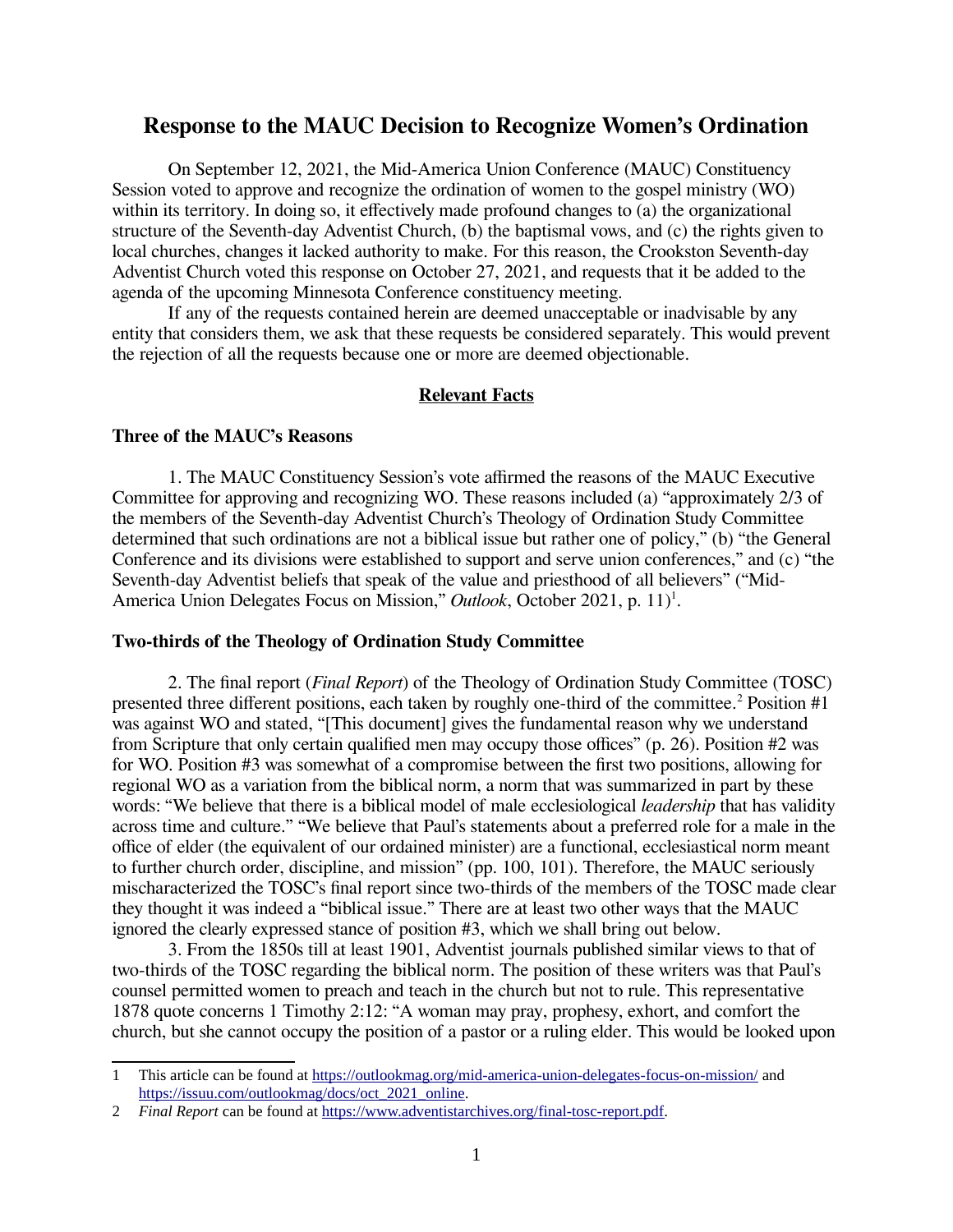as usurping authority over the man, which is here prohibited" ("Woman's Place in the Gospel," *Signs of the Times,* December 19, 1878, p. 380).<sup>3</sup>

## **When and Why the General Conference Was Organized**

4. The General Conference was organized in 1863, 31 years before the first union conference was organized in 1894 in Australia. Union conferences did not become the norm until 1901. Therefore, the MAUC is incorrect in its assertion that the General Conference was established to support and serve union conferences.

5. Why was this rewriting of history given as a reason for the MAUC's decision? The MAUC Executive Committee voted a statement on November 17, 2016, that stated in part, "We, as a Protestant organization, believe the true authority of our church lies with the local members comprising our churches. Furthermore, we recognize our working policies delegate authority to our constituencies as voted by our church members. We believe all members and entities in the church should be held accountable when needed by the constituencies to which they are responsible, as has been outlined by our church's working policies" ("MAUC Executive Committee Votes Two Statements," December 15, 2016, https://outlookmag.org/mauc-executive-committee-votes-twostatements/). The apparent purpose of this statement was to establish that Adventist entities are only accountable to their constituencies and not to higher entities. This must also have been the purpose of the rewritten history given as a reason for the MAUC's decision since it says only that the General Conference was established "to serve and support" union conferences, and omits any reference to the fact that union conferences are also accountable to the General Conference.

6. Taken as they read, these sentiments would mean that every local church in business session could vote its own tithe policy without any potential repercussions. However, only the naïve would believe this to be true since: (a) "On dissolution or expulsion of a church for loss of members or for disciplinary reasons, all offerings, financial accounts, and all property real or personal, *whether held in the name of the local church* or the conference or other denominational legal association, *are held in trust for the conference*" (*Seventh-day Adventist Church Manual* (*Church Manual*), pp. 41, 42, italics supplied).<sup>4</sup> (b) "In Seventh-day Adventist Church structure, no organization determines its own status, nor does it function as if it had no obligations to the Church family beyond its boundaries" (*Ibid.*, p. 27). (c) Authority and organizational status are "granted" and "entrusted" to each denominational entity and its constituency from "higher levels of denominational organization" (B 05.3-6 in both General Conference (GC) and North American Division (NAD) Working Policy (WP)).<sup>5</sup> Thus, the sentiment affirmed by the MAUC Constituency Session constitutes a major change to multiple authoritative documents that must first be approved by a General Conference Session (*Church Manual*, p. 17), or in the case of GC or NAD WP, the body authorized to make those changes.

## **"Independence of the Churches" vs. Church Organization**

7. This sentiment, that churches are not accountable to higher entities, was known as "independence of the churches" in the mid-1800s, and was promoted by B. F. Snook and W. H. Brinkerhoff, Iowa Conference president and secretary respectively, in their 1865 rebellion ("Independent congregations or worldwide organized church?" *Ministry*, December 2019, pp. 12-

<sup>3</sup> This article can be found at https://documents.adventistarchives.org/Periodicals/ST/ST18781219-V04-48.pdf.

<sup>4</sup> The 2015 edition of the *Church Manual* can be found at https://www.adventist.org/resources/church-manual/.

<sup>5</sup> GC WP (2019-2020 edition) can be found at https://www.casd.sk/wp-content/uploads/2020/08/2019-2020- GCWP-Electronic.pdf. NAD WP (2018-2019 edition) can be found at http://www.pcsda.org/wp-content/uploads/2019/12/2018-2019-NAD-Working-Policy\_CD\_Links.pdf.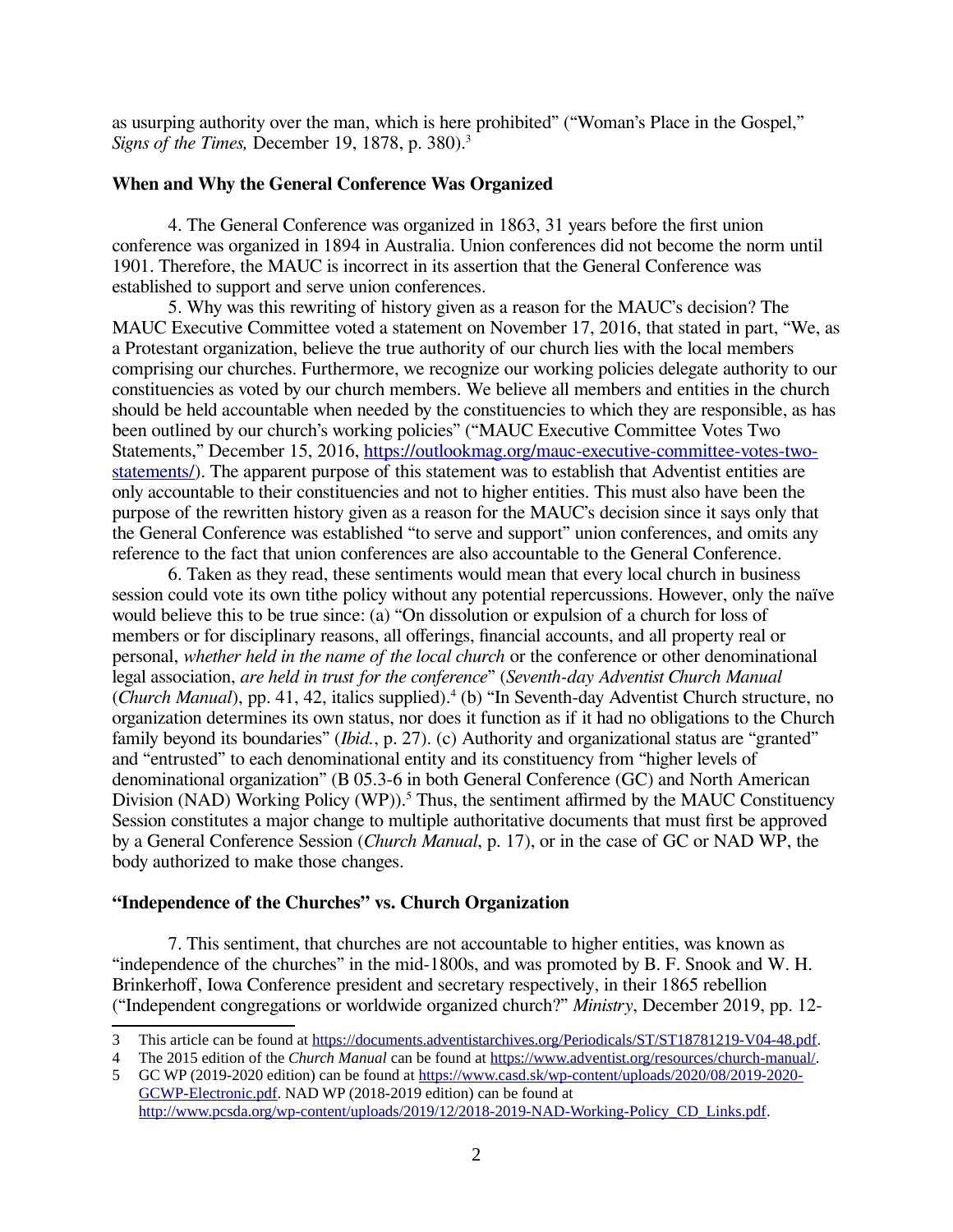15).<sup>6</sup> Out of their movement came the Church of God (Seventh Day), the Worldwide Church of God, and a myriad other splinter groups. These many groups have repeatedly struggled with disunity and division, at the very time God has called His remnant people to work together to reach the entire world with the three angels' messages. The global success of Seventh-day Adventist mission work can be attributed in part to this denomination's rejection of the idea of "independence of the churches."<sup>7</sup>

8. The adoption of Snook and Brinkerhoff's ideas of independence from higher oversight is in effect a rejection of "church organization" as understood in 1863, and thus constitutes a substantive change to baptismal vow #9, "Do you believe in Church organization?" (*Church Manual*, pp. 46, 48). Such a change would require approval by a General Conference Session before taking effect (*Ibid.*, p. 17).

9. But more than this, the adoption of Snook and Brinkerhoff's ideas is a rejection of the underlying biblical foundation for church organization, such as the principles found in Acts 15. "In the church at Antioch the consideration of the question of circumcision resulted in much discussion and contention. Finally, the members of the church, fearing that a division among them would be the outcome of continued discussion, decided to send Paul and Barnabas, with some responsible men from the church, to Jerusalem to lay the matter before the apostles and elders. There they were to meet delegates from the different churches and those who had come to Jerusalem to attend the approaching festivals. Meanwhile all controversy was to cease until a final decision should be given in general council. This decision was then to be universally accepted by the different churches throughout the country" (Ellen G. White, *Acts of the Apostles*, p. 190). Furthermore, after that general council: "The four servants of God were sent to Antioch with the epistle and message that was to put an end to all controversy; for it was the voice of the highest authority upon the earth" (*Ibid.*, p. 196).

10. Of course, there were some in Paul's day, like the MAUC today, who refused to submit to the general council's decision, and these caused Paul no small amount of grief.

## **The Priesthood of All Believers**

11. The priesthood of all believers concept, taught in Exodus 19:6, was never meant to mean that all could function as priests. Korah and his company and King Uzziah found this out the hard way (Num. 16:16-18, 35; 2 Chr. 26:18-21). "In the earliest times every man was the priest of his own household. In the days of Abraham the priesthood was regarded as the birthright of the eldest son. Now, instead of the first-born of all Israel, the Lord accepted the tribe of Levi for the work of the sanctuary. … The priesthood, however, was restricted to the family of Aaron" (Ellen G. White, *Patriarchs and Prophets*, p. 350). Furthermore, in the New Testament, Paul explicitly denied that all could be apostles, prophets, and teachers (1 Cor. 12:29).

12. The MAUC never intended the priesthood of believers concept to mean that all believers should be ordained to the gospel ministry, because then the whole question would be moot. No conference would need to appoint any minister to any church, for each church would already have the same number of ordained ministers as its members. Neither did the MAUC intend "priesthood of all believers" to mean that every believer may be paid from the tithe.

<sup>6</sup> This article can be found at https://www.ministrymagazine.org/archive/2019/12/A-look-at-Snook-and-Brinkerhoff and https://cdn.ministrymagazine.org/issues/2019/issues/MIN2019-12.pdf.

<sup>7</sup> See the final five paragraphs of "First conversation between Adventists, Mennonites focuses on living Christian life," Adventist News Network, July 11, 2011, https://adventist.news/news/first-conversation-betweenadventists-mennonites-focuses-on-living-christian-life.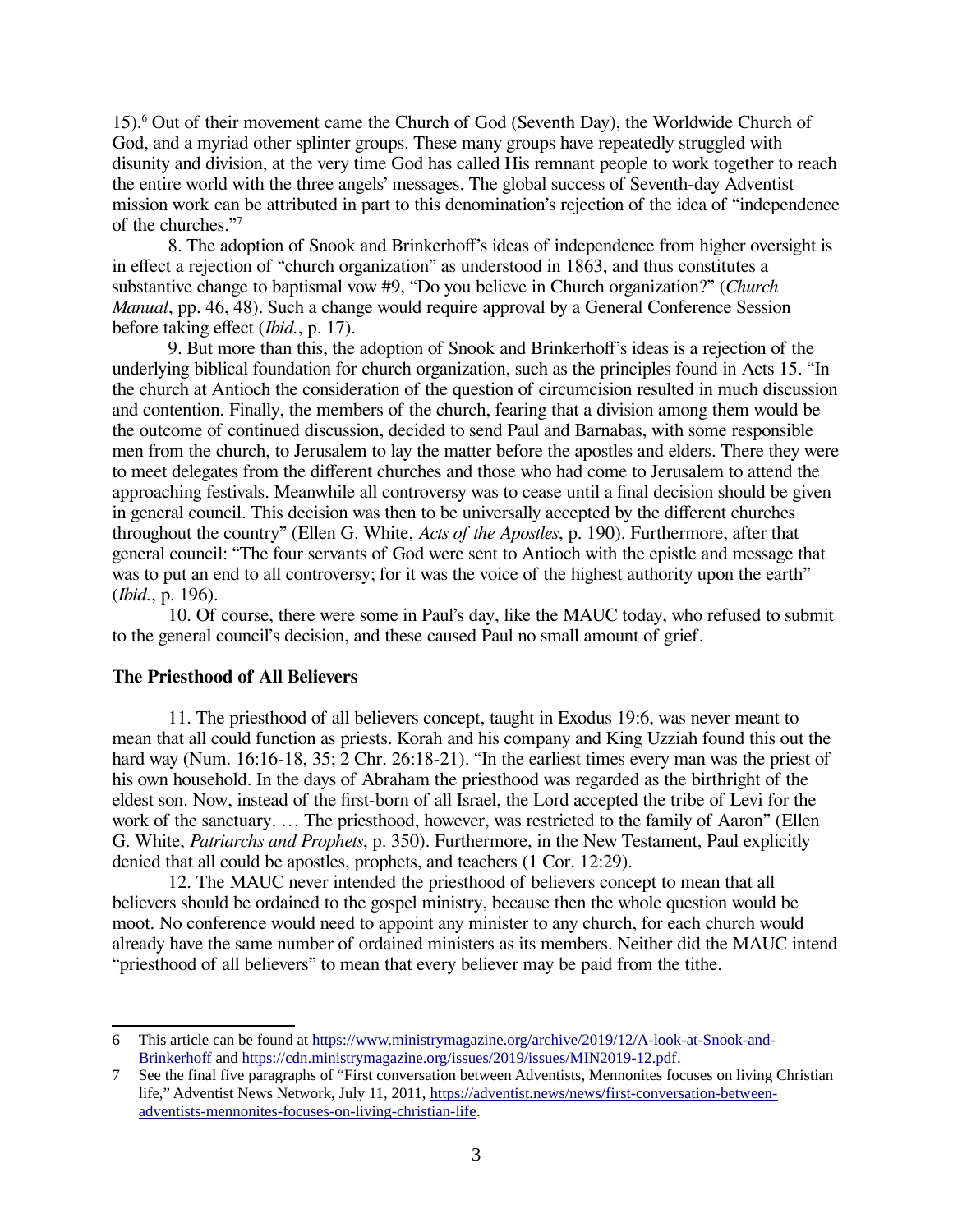#### **The Highest Authority on Earth Under God**

13. Just like the general council in Acts 15, a General Conference Session is "the highest ecclesiastical authority, under God" within the Seventh-day Adventist Church (*Church Manual*, p. 29). That being so, the percentage of the TOSC holding any position is irrelevant, because General Conference Sessions composed of delegates from the entire world church, over 2,000 delegates in 2015, have already voted against permitting WO three times, in 1990, 1995, and 2015.

14. Only a General Conference Session "has authority to establish tests of fellowship" (*Ibid.*, p. 64), which is why a local church can apply the criteria decided by a General Conference Session to questions about church membership, but cannot modify those criteria. Similarly, a union conference can apply the criteria for ordination decided by the world church, but cannot modify those criteria. For that reason, the question of whether to ordain women to the gospel ministry came before the General Conference Sessions of 1990, 1995, and 2015.

15. The 1990 General Conference Session voted 1,173 to 377 to accept the report and recommendations of the Role of Women Commission, which stated in part, "… we do not approve ordination of women to the gospel ministry" ("Session Actions," *Adventist Review*, July 13, 1990, p. 15).<sup>8</sup> The 1995 General Conference Session voted 1,481 to 673 against permitting each division to decide whether to ordain women to the gospel ministry within its territory ("Thirteenth Business Meeting," *Adventist Review*, July 7, 1995, pp. 23, 31).<sup>9</sup> The 2015 General Conference Session voted on the same basic question, 1,381 to 977 against ("Delegates Vote 'No' on Issue of Women's Ordination," Adventist News Network, July 8, 2015, https://adventist.news/news/delegates-vote-noon-issue-of-womens-ordination).

16. Besides falsely claiming that TOSC position #3 said that WO was not a biblical issue, the MAUC also ignored what position #3 explicitly stated: "It would take a collective decision by the worldwide church to authorize the principle of regional diversity of practice (15MR 130)," where WO is permitted in some regions and not in others (*Final Report*, p. 123). Thus, according to position #3, the MAUC's vote to move forward without that collective decision was wrong.

17. The General Conference Session being the highest authority "under God" means that the Bible is a higher authority yet. Thus, if the Bible mandates WO, then the MAUC is clear to move forward, since the Bible is a higher authority than a General Conference Session. But the MAUC declared that the one-third of the TOSC that was pro-WO took the position that it is not "a biblical issue," which is an admission that there is no such Bible mandate to defy General Conference Session decisions against WO.

## **The Bible the Only Rule of Faith and Practice**

18. Appeals to "conscience" when there is no Bible mandate to defy the General Conference Session decision means that the Bible is not the basis for that conviction of conscience. If this is the case, then the Bible is no longer our only rule of faith and practice. Such appeals to "conscience" therefore constitute a de facto change of baptismal vow #5, "Do you believe that the Bible is … the only rule of faith and practice for the Christian?" (*Church Manual*, pp. 45, 47). A General Conference Session must first approve such a change (*Ibid.,* p. 17).

## **LGBTQ+**

19. TOSC position #1 stated, "Using 'freedom of conscience' to shape the Church's beliefs

<sup>8</sup> This article can be found at https://documents.adventistarchives.org/Periodicals/RH/RH19900713-V167-33.pdf.

<sup>9</sup> This article can be found at https://documents.adventistarchives.org/Periodicals/RH/RH19950707-V172-32.pdf.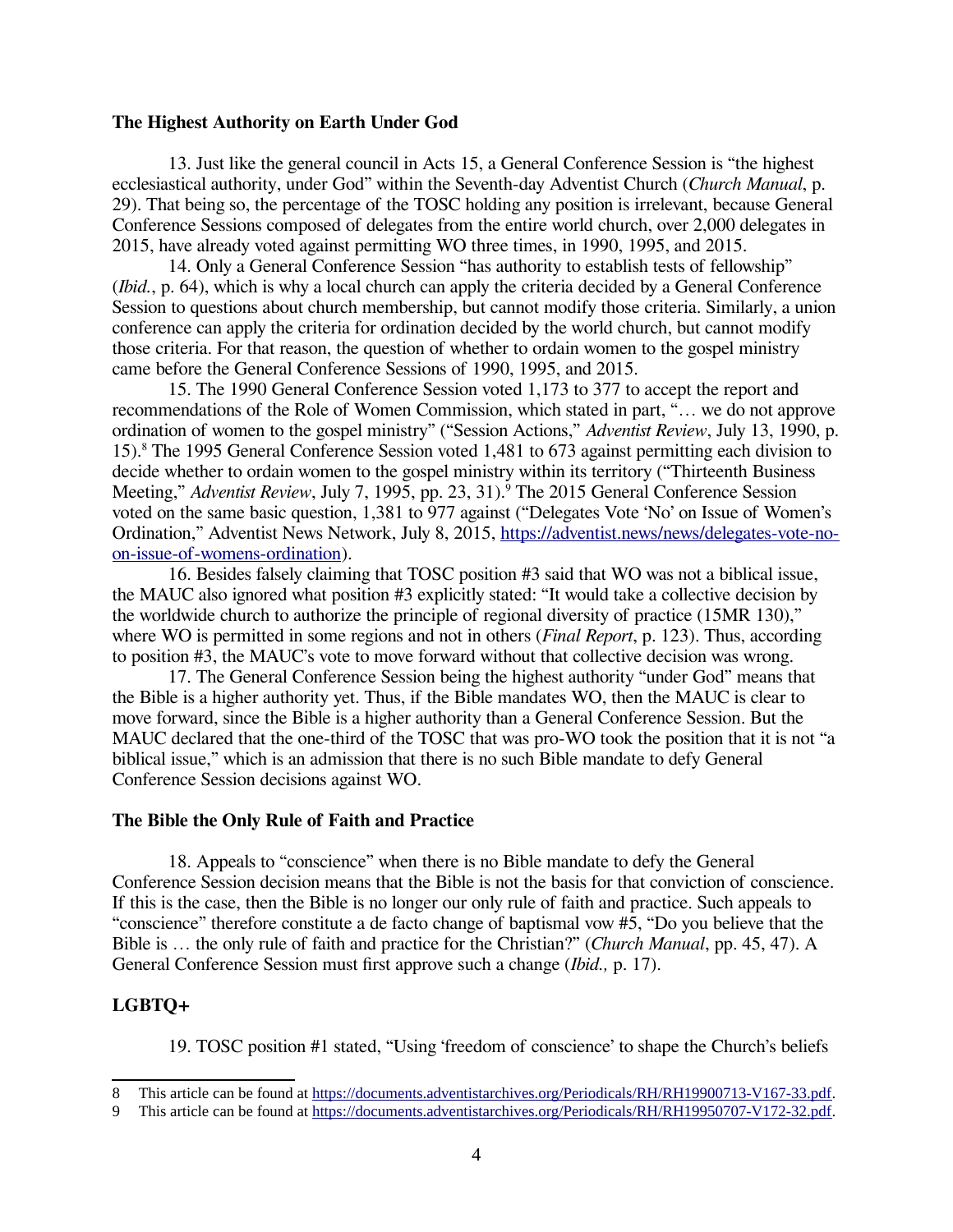and practices, as seen in other churches, can pave the way for the promotion of homosexuality, academic freedom to teach evolution in Adventist schools, etc. These things, it will be rightly claimed, are for many just as much a matter of conscience as is the ordination of women" (*Final Report*, p. 59). TOSC position #3 stated, "We believe that the hermeneutical methods that some who support women's ordination use to exegete the New Testament gender texts could create problems in dealing with passages regarding sexual standards" (*Ibid.*, p. 101).

20. Such concerns are well warranted. The *Adventist Today* email newsletter of October 8, 2021, announcing the upcoming "ordination" of the first woman pastor in the MAUC also contained the headline, "A Gay Man's Journey Through the Adventist Church."<sup>10</sup> That article's first sentence thanked *Adventist Today* for another article entitled, "On Complete LGBTQ+ Acceptance in the Church."11 This second article, written by a prominent Adventist pastor, describes anti-LGBTQ ideas found in a book promoted by the General Conference youth director, and complains,"This excreta is being pushed from the very top of our denomination." Over the years, *Adventist Today* has also promoted evolution over long ages as fact.

21. The underlying hermeneutical concerns of two-thirds of the members of the TOSC and many faithful members and churches, to our knowledge, have not been resolved, namely, how to keep some of the hermeneutical arguments being used for WO from being used to lobby for the acceptance of sexual perversions and evolution.

## **Recognition of Ordination**

22. The MAUC president at the MAUC Constituency Session "clearly stated that because of the vote from the General Conference on this matter, the female pastor's ordination credential would not be recognized by the world church, but would only be valid in Mid-America territory or any other conference in the NAD that has chosen to ordain its women pastors" ("Mid-America Union Delegates Focus on Mission," op. cit.). Nevertheless, the *Church Manual* unequivocally states, "This form of governance recognizes also that ordination to the ministry is recognized by the Church worldwide" (p. 27). Therefore, this would constitute a de facto change to the *Church Manual* that must first be approved by a General Conference Session (*Ibid., p. 17*) before becoming valid in any territory. "Let all things be done decently and in order" (1 Cor. 14:40).

#### **The Status Quo**

23. The status quo permits women elders in churches that believe that such a practice is biblical, and permits women ministers to be commissioned. Whether right or wrong, this status quo does not force upon any church a particular view regarding WO, but permits all churches to work together in peace. Commissioned women ministers may function the same as ordained ministers within their districts, provided they are elected as elders by the churches they serve. The only exceptions are that they cannot organize and unite churches, ordain elders and deacons, and serve as conference presidents. They may conduct baptisms and weddings outside their districts if authorized (NAD WP L 32 10; GC and NAD WP E 60). Thus, churches that see no biblical impediment against the election of women elders may elect them, while churches that do see a clear biblical impediment are not forced to recognize the choices of other churches as being biblically valid, and are not forced to elect a commissioned minister as a local elder.

24. WO would change this status quo, such that churches that believe being a male is one of the Bible's requirements for being an elder would be forced to accept an ordained woman pastor if

<sup>10</sup> This article can be found at https://atoday.org/a-gay-mans-journey-through-the-adventist-church/.

<sup>11</sup> This article can be found at https://atoday.org/on-complete-lgbtq-acceptance-in-the-church/.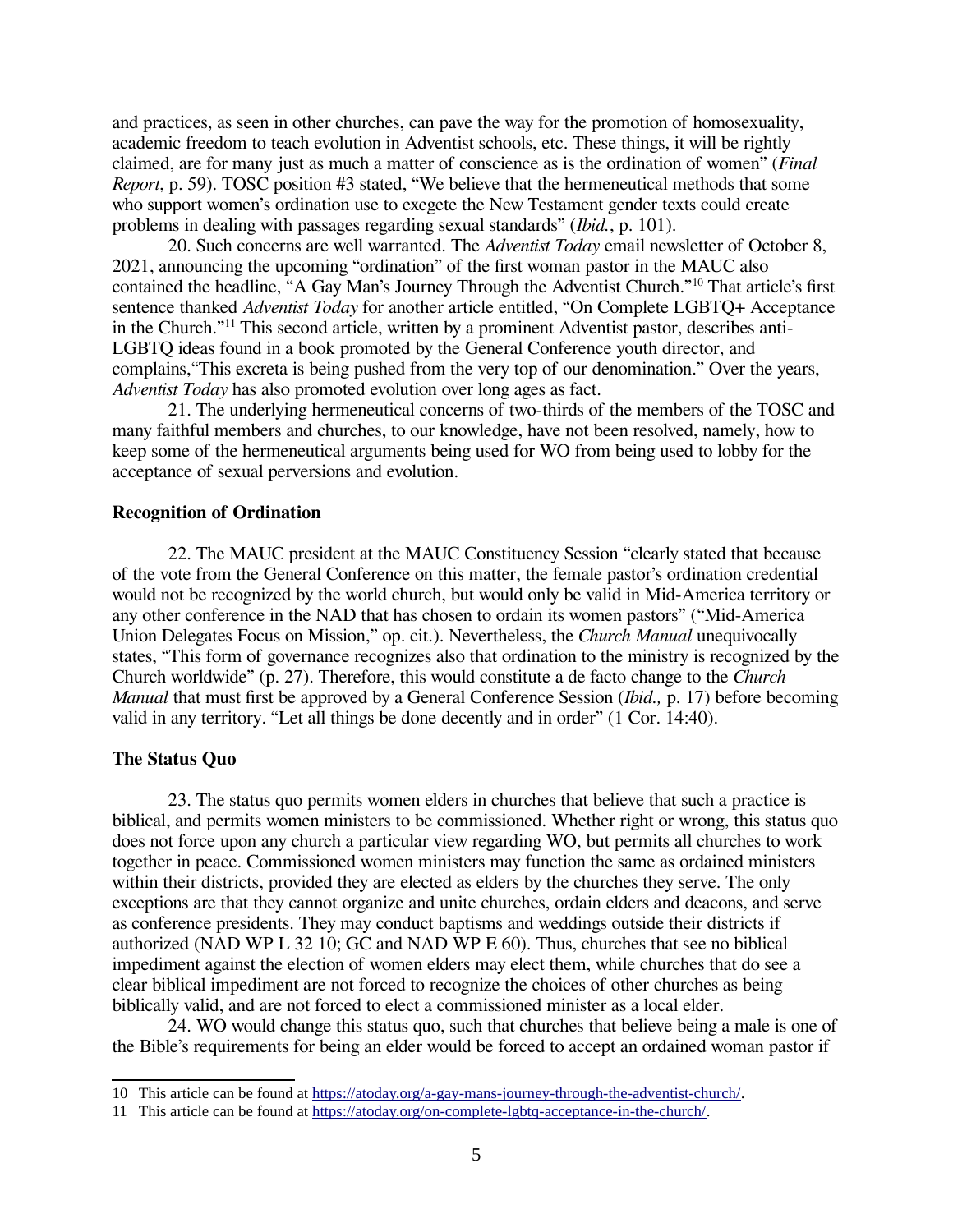one is appointed by the conference, and would be forced to accept a woman conference president if one is elected. They would thus lose the freedom to associate and worship without infringement of their Bible-based convictions. Ironically, this loss of freedom runs contrary to TOSC position #3 where it stated, "Also based on principles of Christian freedom, no pastor, church employee, organizational unit, or local church shall be required or compelled to support such diversity," where WO is permitted in one region but not in another (*Final Report*, p. 123).

## **A Refusal to Rebel Could Be Misconstrued As Rebellion**

25. The *Church Manual* allows for the dissolution of churches for "rebellion against the conference" (p. 40). This section is worded in such a way that refusal to rebel against the Seventhday Adventist Church could be misconstrued as rebellion against the conference if a loyal church refuses to recognize WO or a woman conference president before a General Conference Session votes to do so. Thus, a church that remains loyal to the Seventh-day Adventist Church during a rebellion could find itself dissolved, and its church building and bank accounts seized by the conference that is in rebellion.

#### **The Reason for the Discussion of WO Since 2011**

26. This whole current debate began in 2011 when the NAD requested a variance to permit commissioned ministers (i.e. women ministers) to serve as conference presidents ("2011 AC Update 5 'Variance' for NAD, TED Constitutions Fails AC Vote," October 16, 2011, https://www.adventistreview.org/archive-4799). That request was voted down, after which the NAD voted to do it anyway at their year-end meeting ("30 CN: NAD Reaffirm Commissioned Ministers — NAD Update 4," November 3, 2011, https://www.adventistreview.org/archive-4858). Thus this time-consuming, divisive debate has been over women ministers serving as conference presidents, as well as forcing churches with Bible-based convictions against women elders to accept women elders anyway in the form of ordained women ministers.

## **The MAUC President's Assurance in 2012**

27. The MAUC president assured the 2012 Minnesota Conference Constituency Session that the MAUC would not move forward with WO until the General Conference approved it. That promise has now been violated.

#### **The NAD Could Use Help**

28. Despite a decade thus far, the NAD has not been able to bring renegade, rebellious union conferences into line. The MAUC Executive Committee declared that "the true authority of our church" is "the local members comprising our churches" ("MAUC Executive Committee Votes Two Statements," op. cit.). Therefore, a way should be found for that "true authority" to assist the NAD in its work.

#### **Current Policy**

29. When a member returns tithe directly to an entity "for purposes of anonymity," so that the local church will not know what that member has given, GC and NAD WP V 09 05 5.c requires that it be returned anonymously to the local conference where the member holds membership.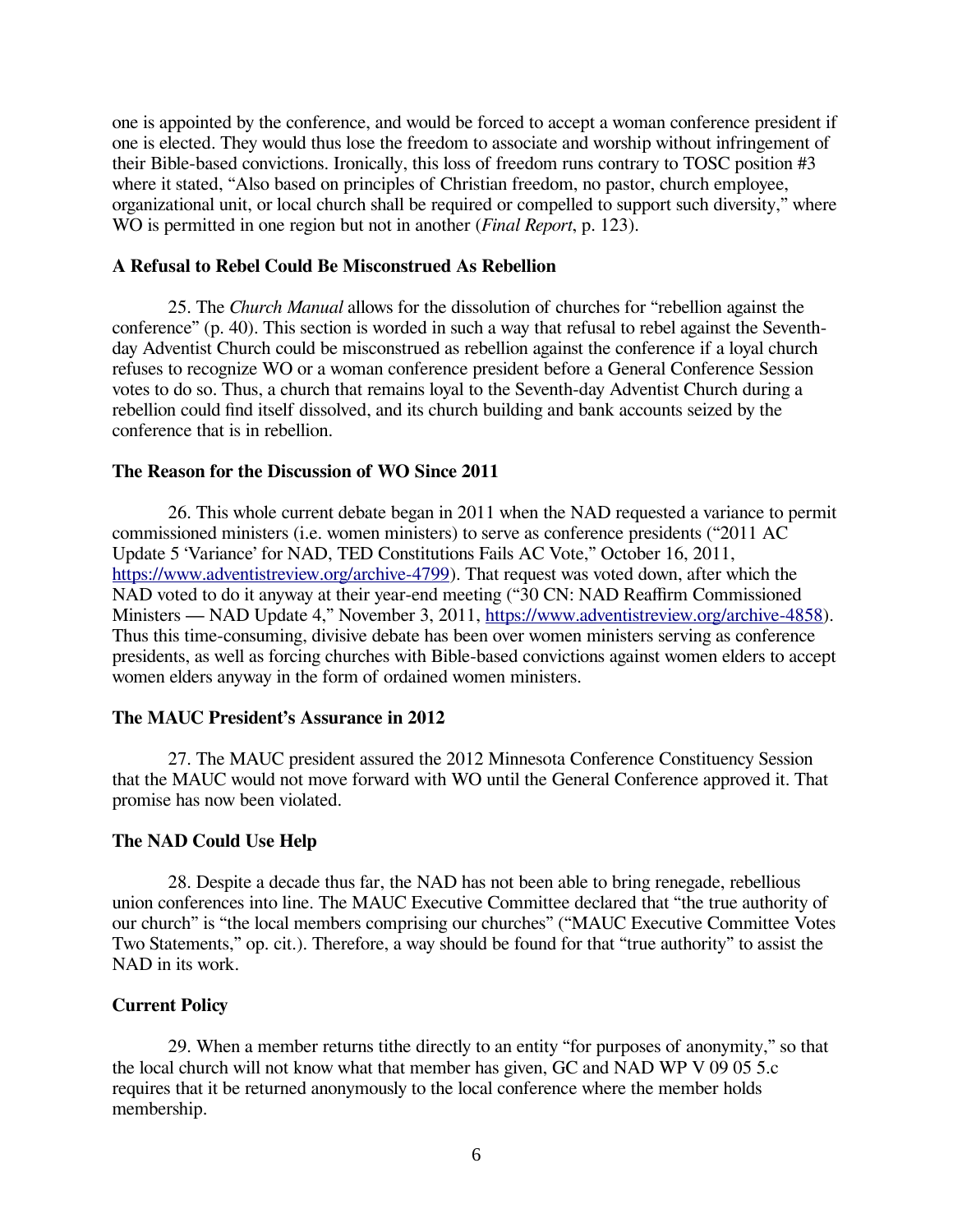### **Societal Trends**

30. Too many men think religion is just for women and children. We need more godly male role models for our sons, especially in families where the father is absent. Societal trends are exacerbating this problem.

## **Actions and Requests Based on the Above Facts**

**1. Shall Not Recognize―**The Crookston Seventh-day Adventist Church shall not recognize the ordination of women to the gospel ministry nor recognize a woman conference president before a General Conference Session decides to do so, regardless of whatever any lower entity votes. We request the Minnesota Conference to take the same or similar action.

**2. Perplexing Questions―**We call upon church leaders to address these questions that perplex us: (a) If lesser entities are free to do as they please, regardless of what higher entities decide, why cannot the constituency of each local church determine its own tithe policy, without repercussions? (b) At what point does membership in a conference or union that is in active rebellion against the Seventh-day Adventist Church constitute grounds for church discipline by qualifying as "Adherence to or taking part in a divisive or disloyal movement or organization" (*Church Manual*, p. 62)? (c) At what point would an organization in open rebellion become a de facto independent ministry, and the return of tithe to such an organization become an impermissible return of tithe to an independent ministry? (d) How do credentials show local churches that the bearer is in harmony with the Seventh-day Adventist Church, and thus able to stand behind the pulpit, if those credentials are issued by an entity that has intentionally chosen to be out of harmony with the Seventh-day Adventist Church? (e) What accommodations will be made for members and churches that choose not to participate in the rebellion against General Conference Session decisions? We ask the Minnesota Conference to echo this call.

**3. Clarify Language of** *Church Manual***, p. 40―**We request that p. 40 of the *Church Manual*, and GC and NAD WP where necessary, be clarified such that a refusal to participate in the rebellion of a conference shall not be misconstrued as rebellion against that conference. We ask the Minnesota Conference to endorse this request.

**4. Our Right to Appeal―**If the Minnesota Conference votes to rebel against the General Conference Session decisions, we shall exercise the right afforded us on p. 29 of the *Church Manual*: "When differences arise in or between churches and conferences ..., matters that are not mutually resolved may be appealed to the next higher organization. If the matter does not get resolved at this level, the aggrieved entity may appeal to successively higher levels of organization. An organization to which an appeal is forwarded may choose not to hear the matter, in which case the decision of the highest organization involved in the dispute shall be final."

**5. GC and NAD WP V 09 05 5.c―**We request that V 09 05 5.c either be waived in instances where members choose not to financially support entities in rebellion against General Conference Session decisions, or that it be recognized that such tithe is not being returned to loyal entities "for purposes of anonymity." Doing so might (a) assist the NAD in bringing renegade unions into line, (b) avoid potential issues of returning such tithe to a different local church in a different conference, and (c) avoid the treating of tithe as non-tithe funds if such tithe is instead marked "World Budget," thus ensuring that tithe funds are not used in impermissible ways. We ask the Minnesota Conference to endorse this request.

**6. Organization of Conferences and Union Conferences―**We request that conferences and union conferences be organized in which churches and conferences loyal to the Seventh-day Adventist Church may hold membership. This would ensure that no church or member is forced to participate in any rebellion against the Seventh-day Adventist Church, under threat of dissolution or